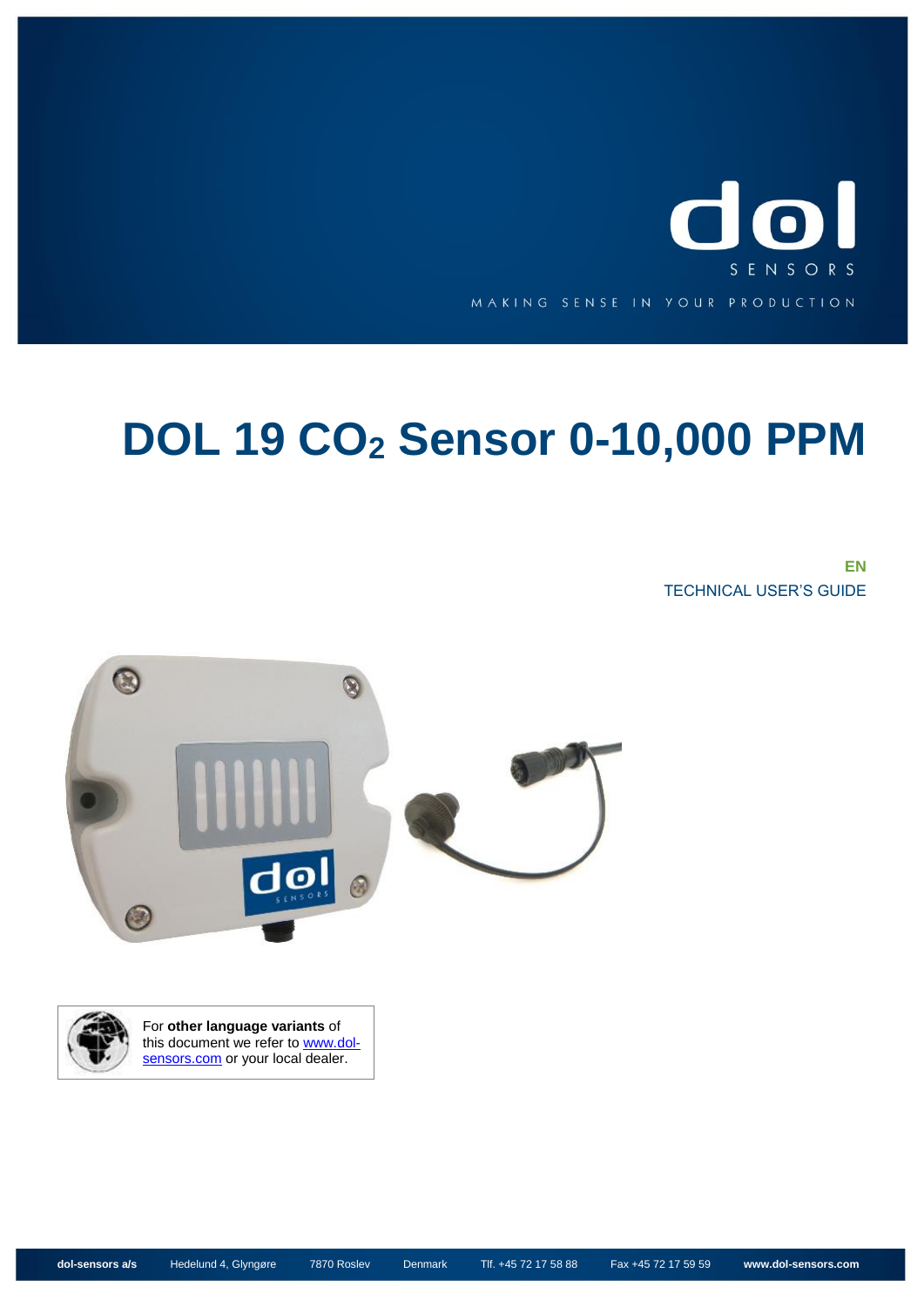

#### **PRODUCT DESCRIPTION**

DOL 19 is a carbon dioxide/CO2 sensor that is intended for measurement in live-stock house and industrial environments. The sensor's measuring range has been selected both to care for the animals' comfort and also to monitor potential error conditions in livestock houses with direct combustion.

The sensor is protected by a sturdy casing, and lies behind a carefully selected filter. The sensor ships with a connector and cable solution that makes it simple to remove the sensor for cleaning and disinfection of e.g. livestock houses. The sensor is placed in the middle of the house.

#### **USER GUIDE**

After connection, the sensor has to warm up for five minutes.

#### **MAINTENANCE**

Clean DOL 19 using water and a brush. Do not use:

- High-pressure cleaner
- Highly compressed air
- Solvents
- Corrosive/caustic agents
- Alcohol-based disinfectants

Remove the sensor before cleaning and disinfection. Remember to attach the sealing plug to the connector when then sensor has been removed.



Sensor measurements can be verified when the livestock house is empty. This is done by letting the ventilation system run for at least 20 minutes with 100 % exhaustion and 100 % open inlets. The reading of current CO<sup>2</sup> level should lie between 400 and 500 ppm (same value as atmospheric air). For industrial applications the area is ventilated as much as possible until an atmospheric level is obtained. A potential offset in sensor measurement can be adjusted with the controller or climate controller used. The measured CO<sup>2</sup> level should be adjusted to 450 ppm.

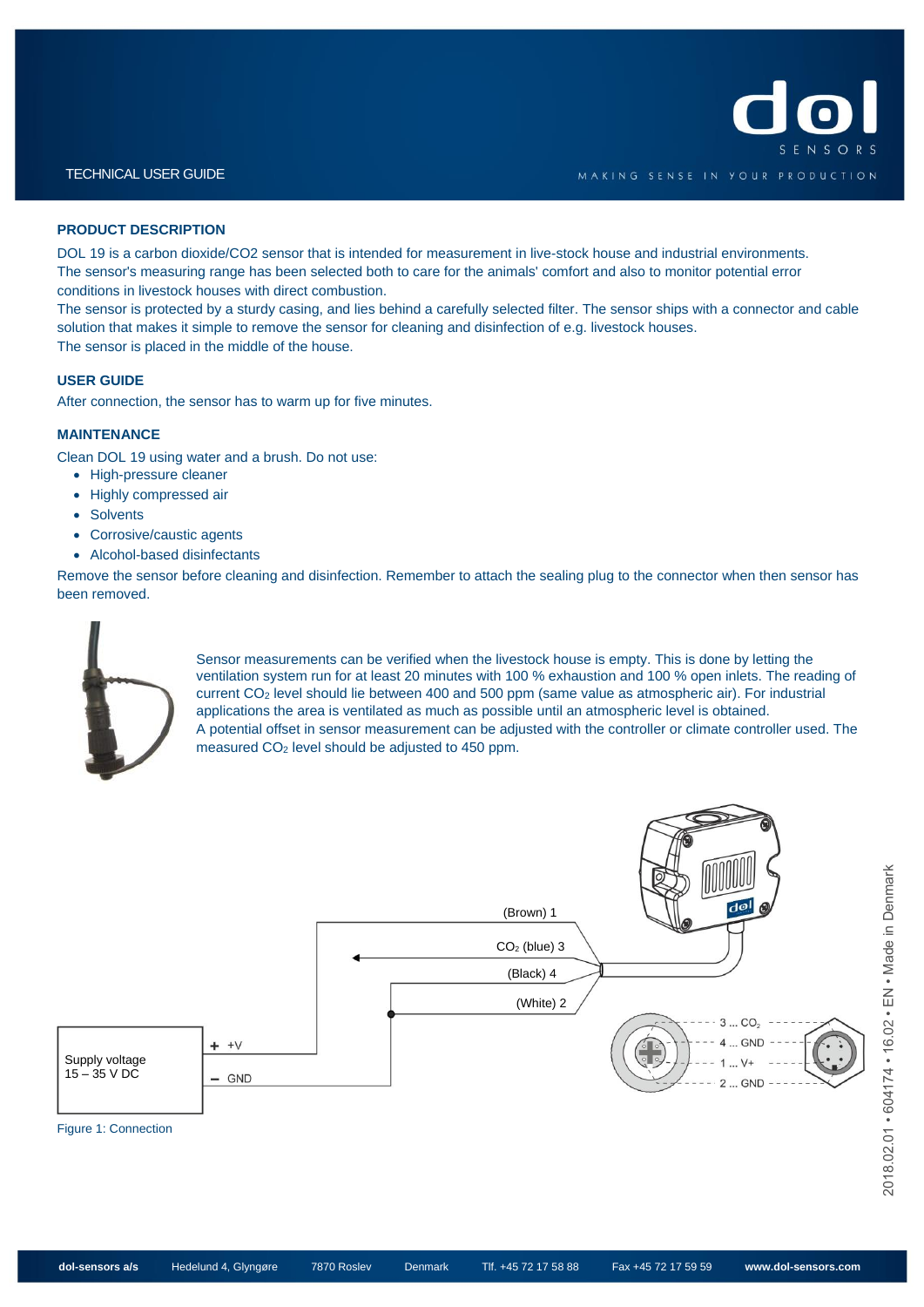

### TECHNICAL USER GUIDE



**Figure 2: Operation curve**

## **CHANGE OF DOL 19 FROM 0 - 10 V OUTPUT TO 4 - 20 MA**



Loosen the four screws by rotating them a quarter of a turn counterclockwise. The front panel can then be removed.

Move the **OUT-CO2** button to position **I**.

Position  $I = 4 - 20$  mA Position  $U = 0 - 10 V$ 

Fit the front panel again. Press down the four screws and rotate them a quarter of a turn clockwise.